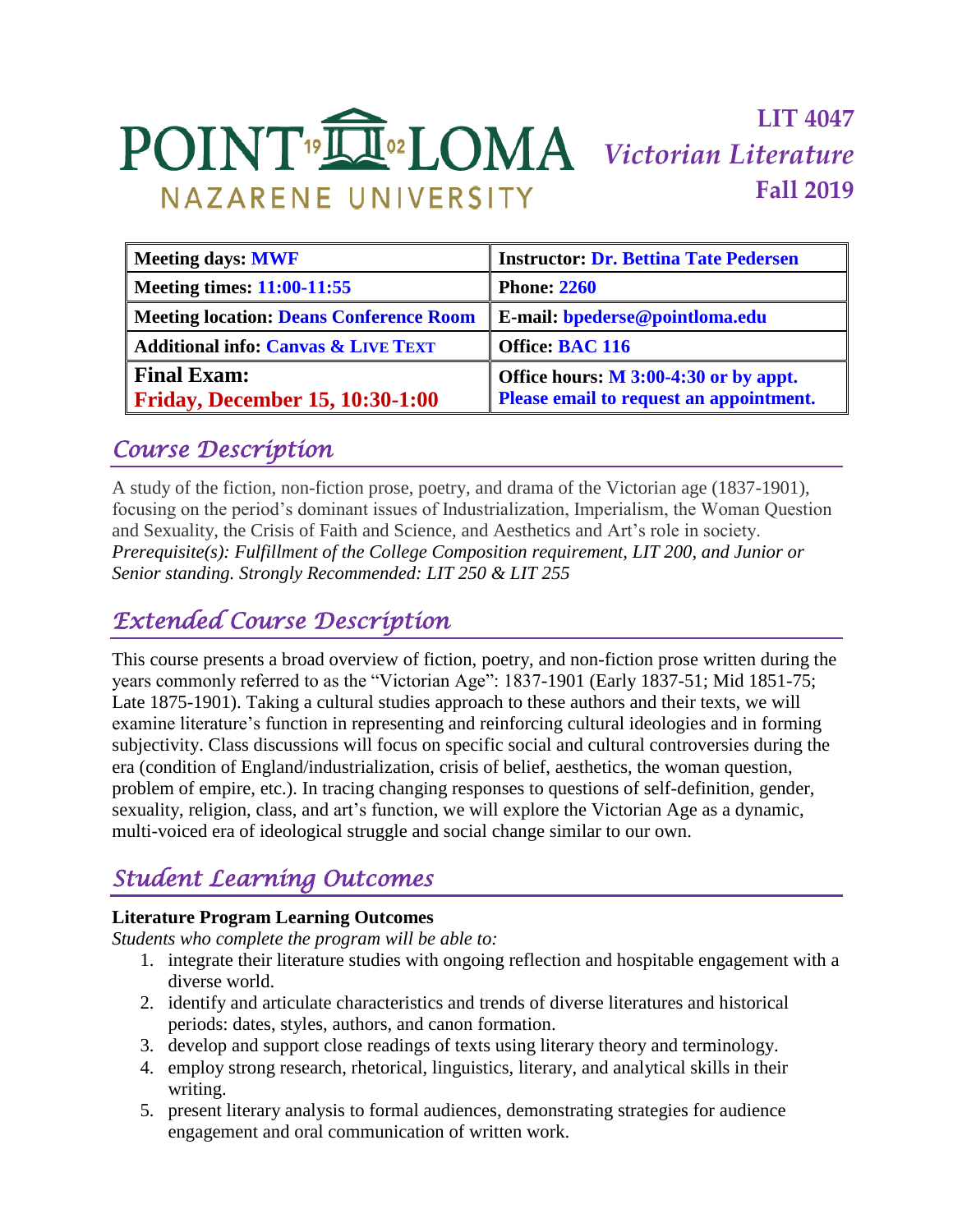## **Course Learning Outcomes**

*Students will be able to:*

- 1. Closely read (comprehension, analysis) and critically analyze (analysis) texts in their original languages and/or in translation. **(PLO 2,3, 4)**
- 2. Recall (knowledge), identify (knowledge), and use (application) fundamental concepts of literary study to read and discuss texts
	- a. Standard literary terminology
	- b. Modes/genres of literature
	- c. Elements of literary genres
	- d. Literary periods (dates, writers, characteristics, and important developments)
	- e. Contemporary critical approaches
	- f. Extra-literary research **(PLO 2, 3, 4)**
- 3. Analyze (analysis) the social, cultural, ethnic, gendered, and/or historical contexts of the works and their authors, and connect (synthesis, evaluation) the texts with their own lives. **(PLO 1)**
- 4. Create (synthesis, evaluation) detailed and informed textual analysis of literary works employing secondary sources and applying concepts of literary study and literary theory. **(PLO 3, 4, 5)**

# *Course Credit Hour Information*

This class meets the Carnegie Unit minimum requirement of 750 minutes of instructional time + 1500 minutes of out-of-class work per 1 unit of credit. Specific details about how the class meets these requirements are included here in the course syllabus.

# *Required Texts*

Broomfield, Andrea. *Prose by Victorian Women: An Anthology*. Garland Publishing, Inc. Eliot, George. *Middlemarch.* Broadview. Gaskell, Elizabeth. *Mary Barton*. Broadview. Mermin, Dorothy & Herbert Tucker. *Victorian Literature: 1830-1900*. Harcourt. Wilde, Oscar. *The Picture of Dorian Gray*. Broadview.

# *Recommended Reference Texts*

Gibaldi, Joseph. *MLA Handbook for Writers of Research Papers*. 7<sup>th</sup> edition Harmon & Holman. *A Handbook of Literature*. Mitchell, Sally. *Daily Life in Victorian England*. Pollard, Arthur, ed. *The Penguin History of Literature: The Victorians*. Penguin.

# *Resources on the Web*

THE VICTORIAN RESEARCH WEB [\(http://victorianresearch.org/](http://victorianresearch.org/) ) THE VICTORIAN WEB [\(http://www.victorianweb.org/](http://www.victorianweb.org/) ) VICTORIAN LITERARY STUDIES ARCHIVES [\(http://www.lang.nagoya](http://www.lang.nagoya-u.ac.jp/~matsuoka/Victorian.html)[u.ac.jp/~matsuoka/Victorian.html](http://www.lang.nagoya-u.ac.jp/~matsuoka/Victorian.html) ) THE GASKELL WEB [\(http://www.lang.nagoya-u.ac.jp/~matsuoka/Gaskell.html](http://www.lang.nagoya-u.ac.jp/~matsuoka/Gaskell.html) ) VICTORIAN WOMEN WRITERS PROJECT [\(http://www.indiana.edu/~letrs/vwwp/](http://www.indiana.edu/~letrs/vwwp/) ) HOMES OF VICTORIAN AUTHORS [\(http://www.oscholars.com/TO/Appendix/Shrines/Shrines.html\)](http://www.oscholars.com/TO/Appendix/Shrines/Shrines.html)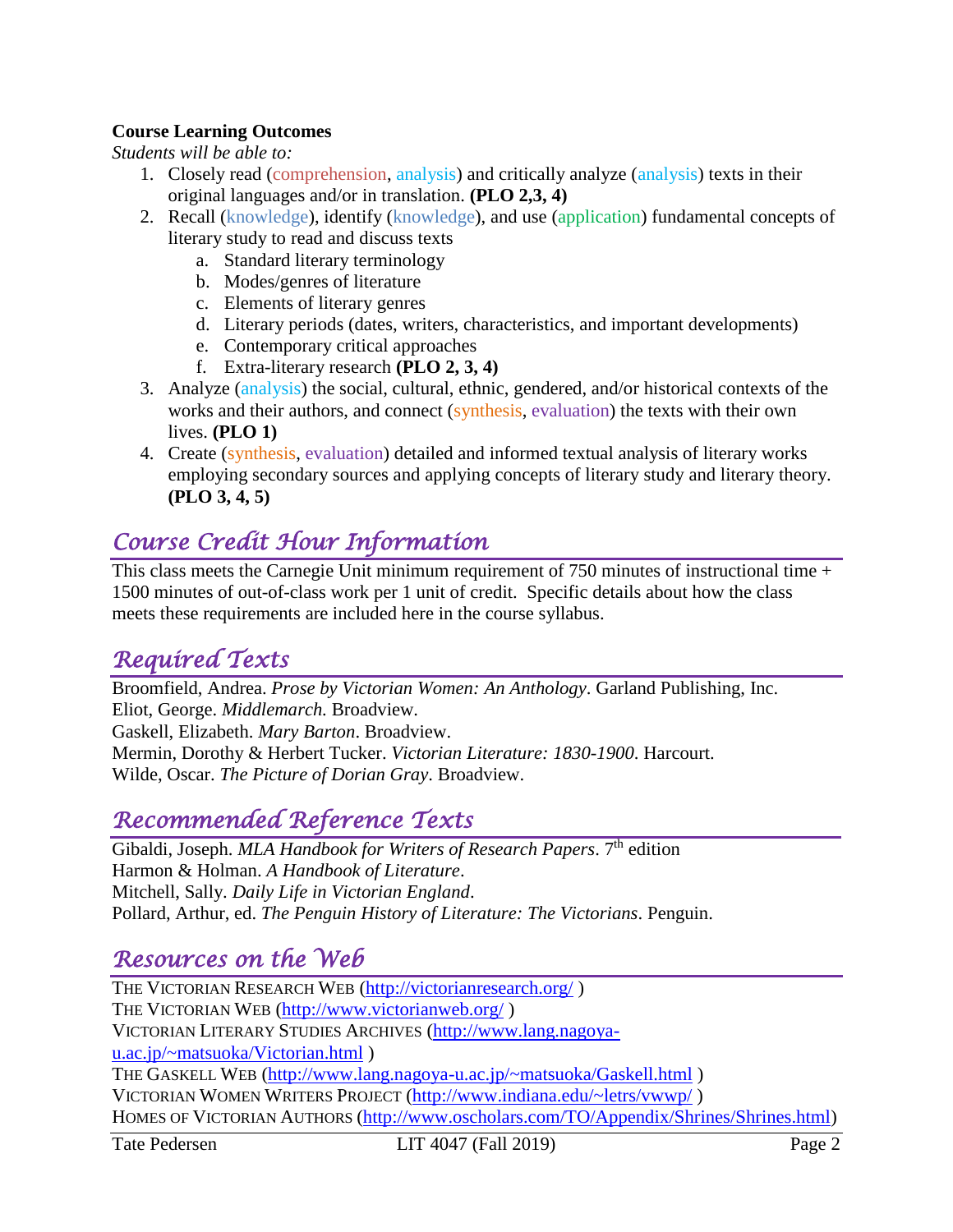# *Course Evaluation & Grades*

Your grade will be based on the quality of your work in the following areas:

| • Papers/Presentations   | 25% |
|--------------------------|-----|
| $\bullet$ Midterm Exam   | 25% |
| $\bullet$ Final Exam     | 25% |
| • Major Analytical Paper | 25% |

Your work will not be graded on a curve.

- **A** indicates exceptional work (roughly 20% of students normally achieve this level)
- **B** indicates good work (roughly 30% of students normally achieve this level)
- **C** indicates average work
- **D** indicates minimally passing work
- **F** indicates unsatisfactory work

Analyses and Context Papers will be graded on a pass/fail basis using

- $\checkmark$  + (*Exemplary*: roughly corresponds to an A)
- $\checkmark$  (*Good*: roughly corresponds to a B)
- $\checkmark$  (*Acceptable*: roughly corresponds to a C)

The following scale will be used:

| A    | 93-100% |  | $B+$                    | 88-89% | $\mathbf{\Omega}$             | 78-79% | $D+$ | 68-69% |       | П | $0-59%$ |
|------|---------|--|-------------------------|--------|-------------------------------|--------|------|--------|-------|---|---------|
| $A-$ | 90-92%  |  | $\overline{\mathbf{B}}$ | 83-87% | ⌒<br>ັ                        | 73-77% |      | 63-67% | v - - |   |         |
|      |         |  | <b>B-</b>               | 80-82% | $\overline{\mathbf{C}}$<br>U- | 70-72% | D-   | 60-62% |       |   |         |

# *University Requirements & Policies*

Please see the **LJML Department Syllabus Statements** in the Canvas folder labeled *Syllabus and Course Policies*. Please see [Academic and General](https://catalog.pointloma.edu/content.php?catoid=28&navoid=1761) Policies in the catalog for all information on university academic and general policies.

**1. ATTENDANCE:** Your regular and punctual attendance *and* active, informed participation in our class sessions is essential to your learning and to the vibrancy of our class time together. Please read the [Class Attendance](https://catalog.pointloma.edu/content.php?catoid=28&navoid=1761#Class_Attendance) section of your *PLNU Catalog,* carefully (see link above). It indicates that if students miss more than 10 percent of class meetings (approx. 4 for a MWF course and 3 classes for a TTH course), faculty members may file a written report which may result in de-enrollment from the course. If students miss more than 20 percent of class meetings (approx. 8 for a MWF course and 6 classes for a TTH course), students may be de-enrolled without notice. De-enrollment may have serious consequences on residence, athletic, and scholarship requirements; it may also necessitate a reduction or loss in a student's financial aid. **DROPPING CLASS:** If you do decide to drop the course for any reason, please let me know by email, voice mail, note, or conversation so that I can officially remove you from my grade roster and class lists—and not worry about what has happened to you. I'd like you to make such decisions/communications during the first four weeks of classes.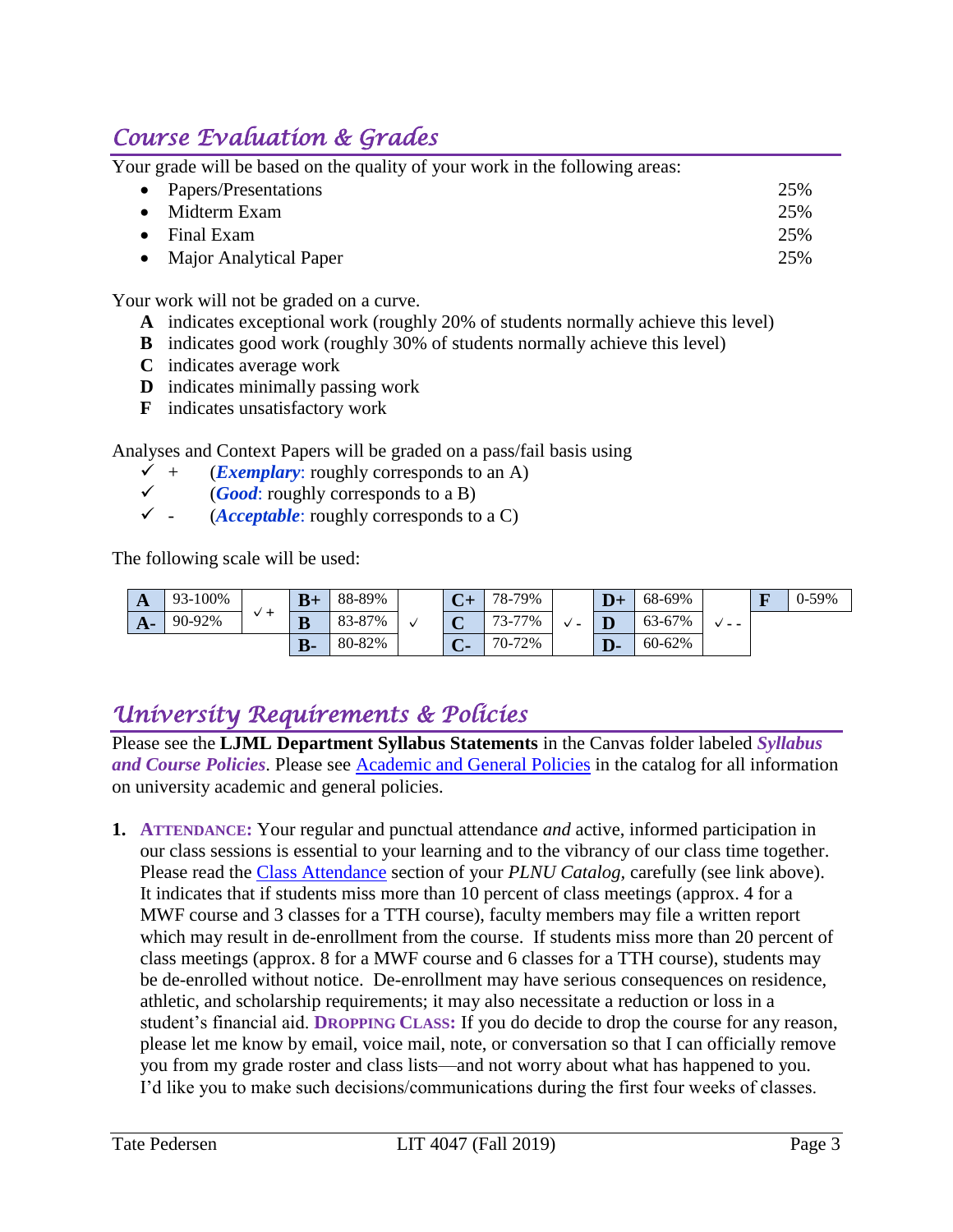**2. FINAL EXAMINATIONS: (**[Current Students: Final Exam Schedules](https://www.pointloma.edu/current-students)**)** Final Examinations are the culminating learning event in a course, and they are scheduled to take into account all the different courses and departments across the university. The exam schedule varies from year to year. Successful completion of this class requires taking the final examination **on its scheduled day**. The final examination schedule is listed on the first page of this syllabus and posted on the **Current [Students: Final Exam Schedules](https://www.pointloma.edu/current-students)** site. Please arrange your personal affairs to fit the examination schedule. In the rare case that you may be scheduled for more than three (3) final examinations on the same day, you may work out an alternate time for one of your exams with your professors. This is the only university-sanctioned reason for taking a final exam at a time other than the officially scheduled time for the exam. Please confirm your final examination schedule the first week of classes, and schedule those exam times into your daily planners and calendars now. If you find that your final exam schedule is the one described above, please meet with your professors as soon as possible so that they may help you to make alternative arrangements for taking your exams. Department chairs/school deans and college deans need not be involved in the process of making this accommodation.

# *Course Requirements, Policies & Guidelines*

## **1. Class Participation:**

- a. *Read, reflect, connect!* The quality of your course experience will be directly related to your completing the assigned reading, your thoughtful reflection on the readings, and your engaged participation in the community of readers that our class will become. The quality of our daily discussions depends almost entirely upon you. Your contribution in many forms is invaluable to all of us in this community of readers.
- b. *Annotate your texts!* Your success in understanding and making meaning of the texts we read will be directly related to your deliberate annotation of your texts with your own shorthand notes.
- c. *Share your thoughts!* Contributing to and leading class discussions is your opportunity to show your preparation of the assigned readings and the ways the literature is meaningful to you. The impact of these readings on your lives, intellectual development, and our discussions together is the heart of the matter—and more important in the long run than grades, but your grades are shaped by the quality, the quantity, and (to some degree) the comparative merit, of your engaged participation in class discussions.

## **2. Class Sessions, Preparation, Materials, Assignments, and Technology:**

- a. All course textbooks must be in your possession before the required class sessions on those books. Sharing course textbooks is not recommended—especially during class sessions. No exemptions from quizzes or other required/graded work will be granted because you do not have course texts.
- b. Using your laptop, electronic reader, or other electronic devices during class is fine as long as you are doing so for class purposes *only*; otherwise, all electronics must be muted and stowed for the entire class period.
- c. Completion of all assignments is required, and passing the course will be difficult without doing so. Readings and written responses must be prepared in advance of the date scheduled/due and of sufficient length and quality to meet the assignment's requirements and intents. Missed work (quizzes and written responses) may be made up only in truly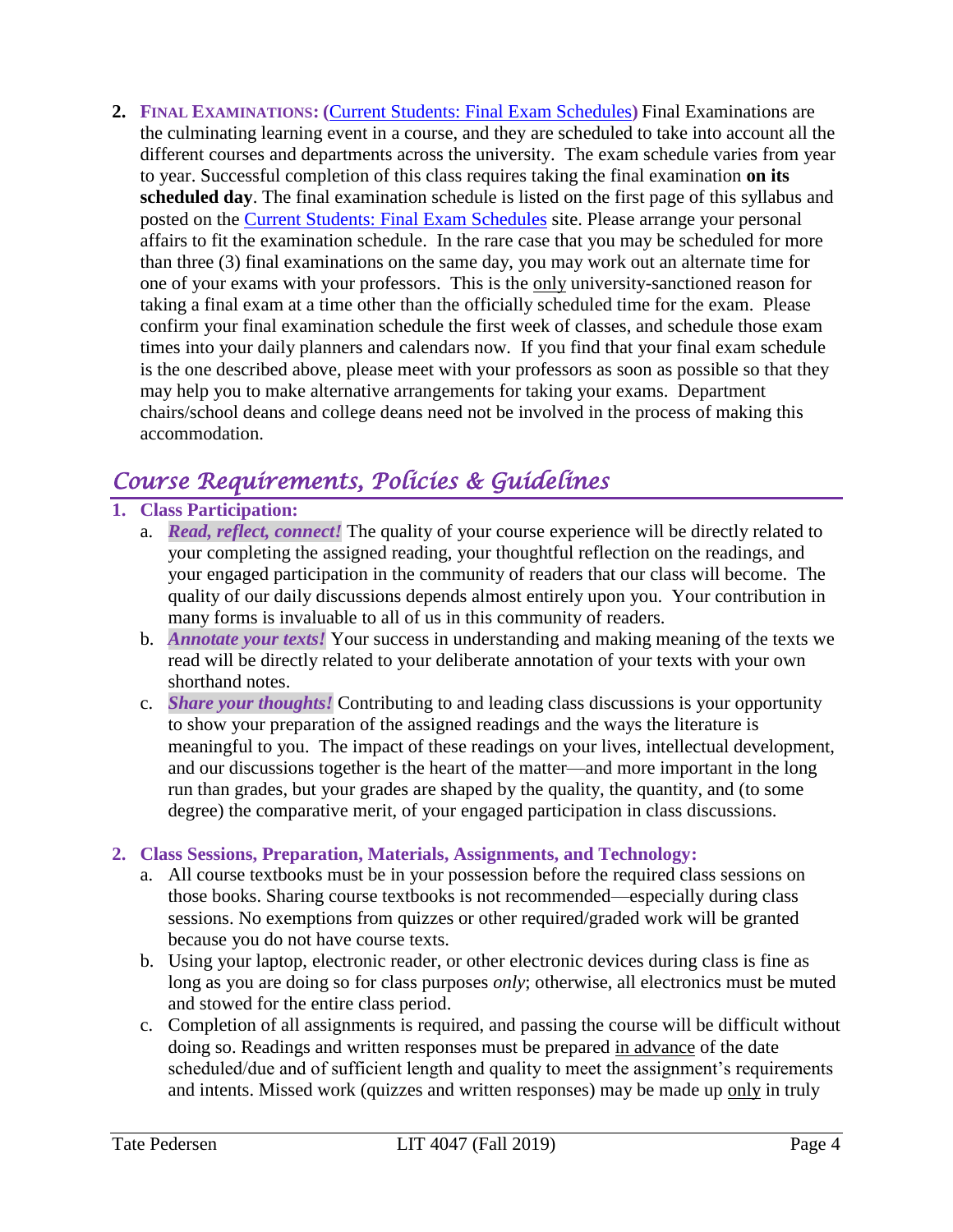extenuating circumstances and only if you and I have had a conversation about your situation. No make-up work will be given for missed work.

- d. Late assignments will not be accepted either in person, by delivery, or in my mailbox (unless you and I have communicated prior to the deadline about extenuating circumstances).
- e. It is your responsibility to see to it that I receive your work.
- f. Always keep multiple disc copies and hardcopies of your work on hand so that you can provide duplicate copies if you need to.
- g. Handwritten assignments are never acceptable (unless so specified).
- h. You may be requested to attend office hours with the professor if a need arises.
- **3. Classroom Decorum:** Please manage your electronic devices and print materials appropriately and with consideration for others—see 2b above. Please dress in appropriate academic attire out of consideration for others in our class. I do reserve the right to ask you to leave the classroom if I believe your attire to be offensive and/or an obstacle to a positive learning and teaching environment**.**
- **4. Writing:** You will write **literary analyses** of and **responses** to course readings as well as a **major analytical paper** that explores a course text through research and literary theory. Please follow all oral, written, or Canvas/Live Text instructions given for written assignments carefully. You may also make formal class presentations of your work.
- **5. Quizzes:** There may be impromptu quizzes on the assigned readings. Typically quizzes may not be made up or excused unless you are absent for a university sponsored activity (concert tour, sporting competition, debate tournament, etc.).
- **6. Exams:** You will complete a midterm and a final exam.
- **7. Digital Sites:** You are responsible for checking your *Canvas*, *PLNU gmail*, and *Live Text* accounts regularly for course material and are fully accountable for all course matter distributed via these electronic platforms; and I will send messages only to these sites. Final papers must be submitted on Live Text. If you do not already have a Live Text account, please email Stephanie Lehman to set one up. This is a free account. Please let me know if you encounter any technical problems with these digital sites.
- **8. Extenuating Situations & Grades:** No "Incomplete" grades will be assigned unless extenuating circumstances (e.g., death in the family, automobile accidents, hospitalization) prevail. If you find yourself in such a situation, please contact me immediately. Also please submit any necessary and valid documents to help clarify and document your situation (e.g., doctor's letter on letterhead, funeral service program, police report, etc.). I am happy to help you in these difficult situations as best I can.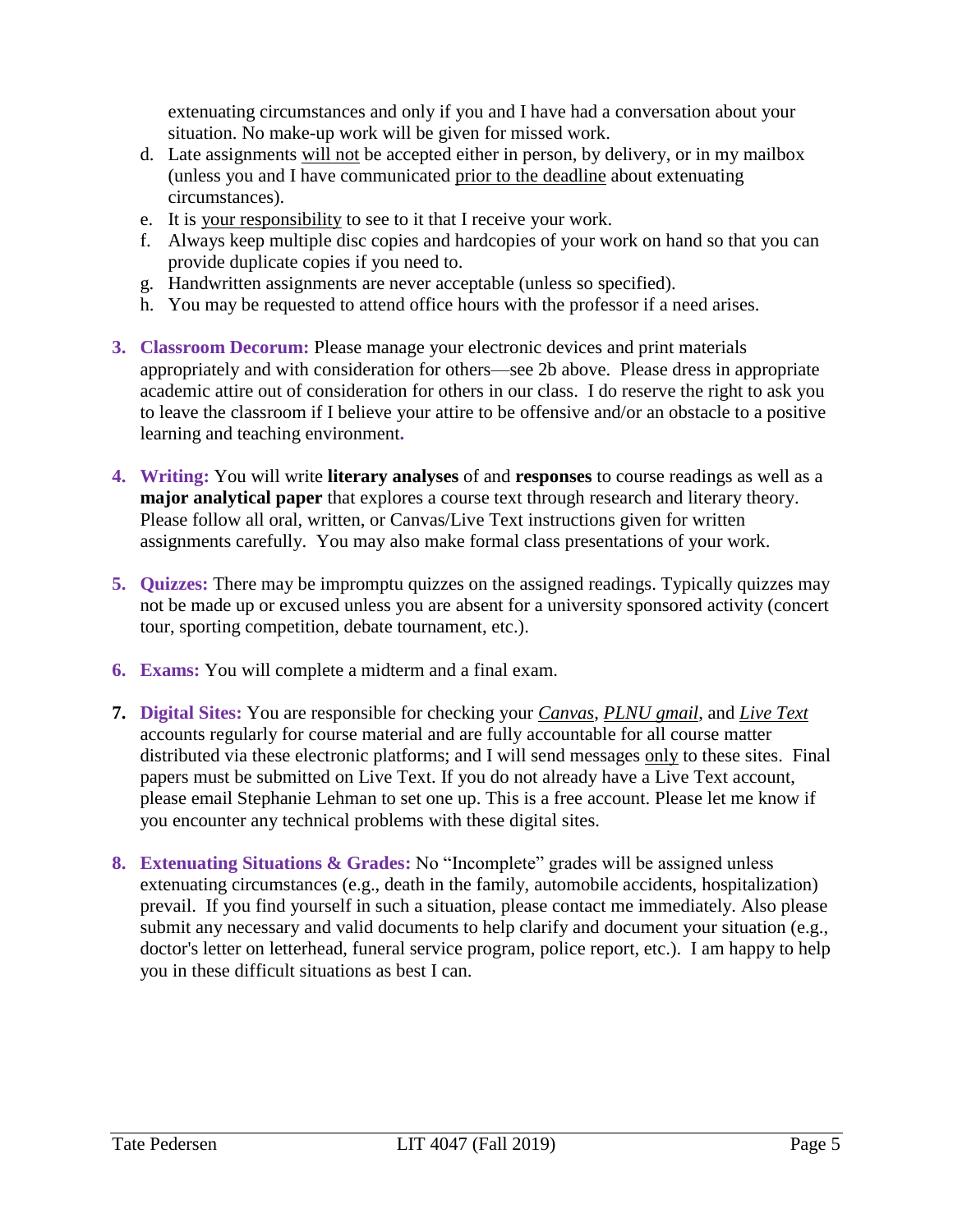# *Historical & Cultural Contexts Responses*

There are five Historical and Cultural Contexts sections in your Mermin and Tucker (M&T) text which will orient us to the major cultural issues of the Victorian Period. To help us discuss and explore the different ways writers address these issues, we'll consider the following:

- **1. Overview:** What do these readings **teach you overall** about this cultural issue—what did you learn about this issue?
- **2. Main Concerns & Conversation:** What seem to be the **primary concerns** these Victorians have about this issue—why do they care and how did you spot this concern in the readings? How do the levels of concern vary from author to author?
- **3. Your Questions:** What two or three **specific follow-up questions** do you want us to consider about this cultural issue?
- **4. Connecting Texts:** What **other Victorian texts** (read in LIT 255 or elsewhere or in our class readings) **connect** to this cultural issue/concern, and how did these connections help further your understanding of the texts and Victorian cultural concerns?

# *Literary Analyses*

You'll be writing and sharing discussion responses to the five prompts below—*GENRE, VOICE/PERSPECTIVE, VICTORIAN ISSUES & OPPOSITIONS, LITERARY ARTISTRY, CRITICAL THEORY & CULTURAL CONNECTIONS*. Since this is a small upper-division literature class you'll be co-leaders of class discussion by sharing your thoughts about each of these aspects of the works we read. The analyses I ask you to turn in for grading should be pointfirst (thesis), clearly structured (reasons), and analytical (evidence). Class comments on your analyses can also help you to improve those analyses.

When you read through these works, keep the following prompts in mind. Let them provoke reflection and careful investigation. They are suggestive, not prescriptive, so focus on the characteristic features of the prompts that suit the work. Some frames of analysis will work better for certain works than for others. Please note those differences so we can talk about them together. Adding notes to your formal and informal analyses during class discussions is a great strategy for learning that lasts.

- 1. *GENRE*: how would you classify the work: 1) fiction, non-fiction, poetry, drama; 2) what kind of fiction, non-fiction, poetry, or drama (e.g., gothic, manifesto, social realism, local color, stream-of-consciousness, didactic, domestic, sentimental, bildungsroman, künstlerroman, lyric, narrative, ballad, sonnet, meditation, epic, tragedy, comedy, etc.); 3) in what ways does the genre establish, complement, or complicate the thematics, effects, and/or intent(s) of the work?
- 2. *VOICE/PERSPECTIVE:* who makes this argument, what voice speaks this poem, or who narrates this story? is s/he a character, critic, speaker, lecturer, and what is her/his relation to the topic(s) addressed? if fiction, how would you classify the narrative voice: first-person, third-person, limited omniscient, omniscient? how would you describe the narrator's or speaker's voice: intrusive, consistent, multiple, prominent, reliable, etc.? what is the perspective (or worldview) of the voice? what is the tone (author's attitude toward the subject matter)? what does the voice suggest about the author, the times, and the literary conventions of the day?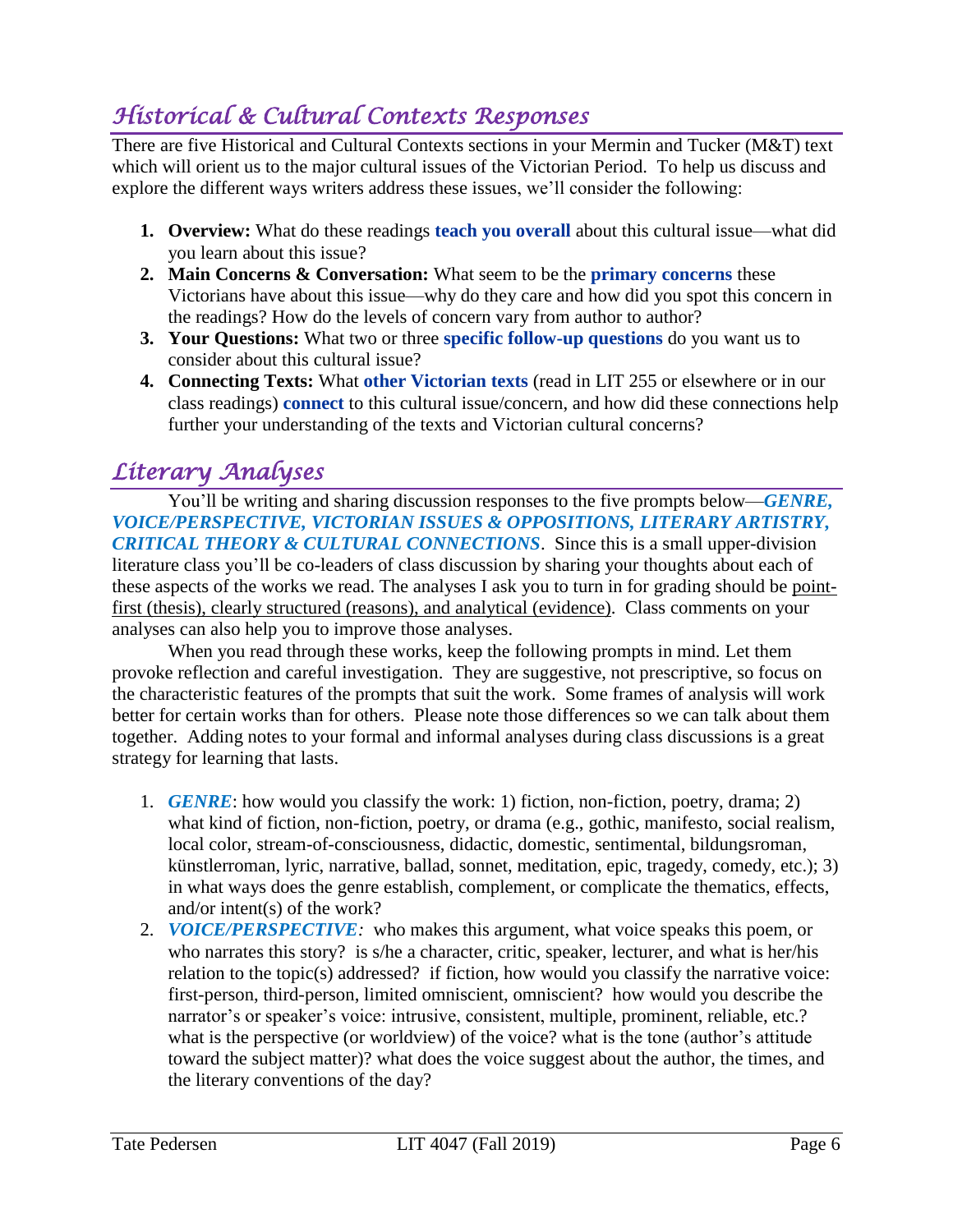- 3. *VICTORIAN ISSUES & OPPOSITIONS*: what are the important Victorian issues (*Condition of England, Woman Question, Crisis of Faith*, etc.) presented and how (in what light, to what ends) does this work represent or deal with them? what social bodies or groups (men, women, youths, children, fathers, mothers, educators, merchants, politicians, clergy, upper class, middle class, working class, etc.) are depicted and in what light? what are their traits or characteristics? what constitutes an ideal member of these groups? what roles or work do members of these groups take up? in what ways are their activities gendered, classed, racialized, politicized? what boundaries are transgressed or upheld and at what cost/consequence? how are individuals and/or specified roles treated/stigmatized/elevated? what is significant about a person's place in or relationship to certain groups?
- 4. *LITERARY ARTISTRY*: what is the work's structure (parts, sections, patterns)? what is interesting, noteworthy, problematic about the way the work is mapped out? what is the work's overall style (language, diction, vocabulary, dialect, imagery, description, etc. formal, erudite, colloquial, lyrical, poetic, journalistic, etc.)? what rhetorical/poetic devices or literariness do you see in the piece (allusion, literary or high culture references, metaphoric language, imagery, symbolism, insertion of other artistic texts or literary forms, etc.)? what are some of the effects of the style on the content and messages of the work? what connections or contributions, if any, do you think this work makes to the Victorian discussion of aesthetics (function of art in Victorian society)?
- 5. *CRITICAL THEORY & CULTURAL CONNECTIONS*: what critical approaches are you using to read this work: formalist, reader response, psychoanalytical, Marxist, feminist, gender theory, structuralist, deconstructionist, cultural poetics; post-colonial? why do those approaches seem suitable and productive in reading this work? what are the key questions and issues these approaches offer for this work? what key questions and approaches do you tend to overlook or fail to address adequately? how do specific theoretical approaches help you read the text closely? what application do you see to our current society/global context and its issues?

# *Periodical Press & Contemporary Connections*

You'll be asked to consider the ways in which Victorian debates in their periodical press seem to connect with our own times. In reflecting on the social, cultural, philosophic, moral, ethical, and aesthetic dimensions that you see expressed in these articles, please consider the following questions. Be prepared to share written and/or oral responses to each as directed:

- 1. What experiences in the author's life or in Victorian culture seem particularly important to what the writer expresses in the essay and why?
- 2. What Victorian concerns seem especially relevant to our own times and contemporary situations and why? To what degree and/or in what ways should we care about these same issues in modern life?
- 3. What do you think (or wish) modern people (politicians, church leaders, corporations, ordinary people, etc.) could learn from reading this Victorian literature?

I may consider offering extra credit for your written responses published in a professional venue (i.e., the *Point Weekly*, a blog, online publication, etc.)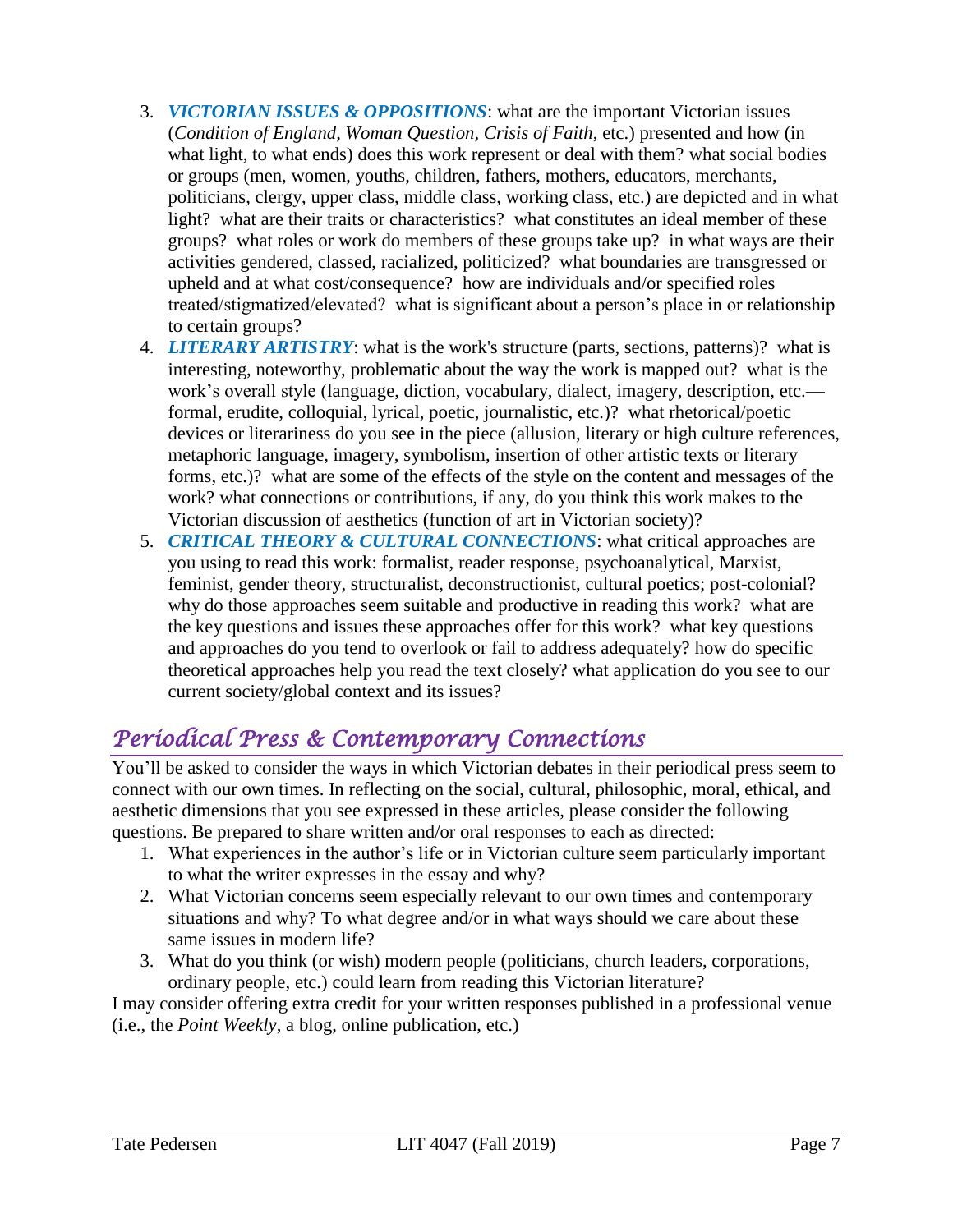# *Schedule of Readings, Discussion & Assignments*

- **WEEK ONE: HISTORICAL & CULTURAL CONTEXTS OVERVIEW**
- 1 Sept 4 CANCELLED
- 2 Sept 6 Class Introduction: Policies & Syllabus; Contexts Assignments

## **WEEK TWO: HISTORICAL & CULTURAL CONTEXTS OVERVIEW**

- 3 Sept 9 Overview of Contexts—Your Observations
- 4 Sept 11 *The Condition of England* & Babbage (M&T, pp. 3-39, 55-58), Contexts Responses
- 5 Sept 13 Gaskell *Mary Barton* Appendix C (pp. 518-45) & Contexts Responses…

### **WEEK THREE: HISTORICAL & CULTURAL CONTEXTS OVERVIEW**

- 6 Sept 16 Gaskell *Mary Barton* Appendix C (pp. 545-65) [ref: Appendix E (pp. 584-87)] Clementina Black "The Coercion of Trade Unions" (1892), "What is a Fair Wage?" (1893) & "The Dislike to Domestic Service" (1893) (Broomfield pp. 599-624), Contexts and Connections…
- 7 Sept 18 Gaskell *Mary Barton* (1848) (pp. 29-113), Literary Analysis…
- 8 Sept 20 Gaskell *Mary Barton* (pp. 114-89)

## **WEEK FOUR**

- 9 Sept 23 Gaskell *Mary Barton* (pp. 190-263)
- 10 Sept 25 Gaskell *Mary Barton* (pp. 264-335)
- 11 Sept 27 Gaskell *Mary Barton* (pp. 336-415)

### **WEEK FIVE**

- 12 Sept 30 Gaskell *Mary Barton* (pp. 415-483)
- 13 Oct 2 Gaskell *Mary Barton* Appendices A, B (pp. 484-517) [optional: Appendix D (pp. 566-583)] **Analysis Due**
- 14 Oct 4 *Faith, Doubt, and Knowledge* (M&T, pp. 41-80), Contexts Responses **TAKE-HOME MIDTERM Assigned**

### **WEEK SIX**

- 15 Oct 7 Matthew Arnold "The Buried Life" (1852) (M&T, pp. 702-704, 710-711), Emily Bronte All selections (M&T, pp. 600-607) and Frances Power Cobbe *Life of F. P. Cobbe* (M&T, pp. 763, 768-772), Literary Analysis…
- 16 Oct 9 *Gender and Sexuality* (M&T pp. 81-103) & Contexts Responses
- 17 Oct 11 Harriet Martineau *Society in America*, "Section VII: Political Non-Existence of Women" (1837) (M&T, pp. 269-271; also in Broomfield pp. 33-36, 71-75); Florence Nightingale from *Cassandra* (1852) (M&T, pp. 685-691); Literary Analysis…, **MIDTERM Due**

### **WEEK SEVEN**

- 18 Oct 14 Eliot, George, *Middlemarch*, Book I: Miss Brooke (1870-72) (pp. 31-122), Literary Analysis…
- 19 Oct 16 Eliot, *Middlemarch*, Book II: Old and Young (pp. 123-64)
- 20 Oct 18 Eliot, *Middlemarch*, Book II (pp. 164-204);

## **WEEK EIGHT**

- 21 Oct 21 Eliot, *Middlemarch*, Book III: Waiting for Death (pp. 205-272)
- 22 Oct 23 Eliot, *Middlemarch*, Book IV: Three Love Problems (pp. 273-314)